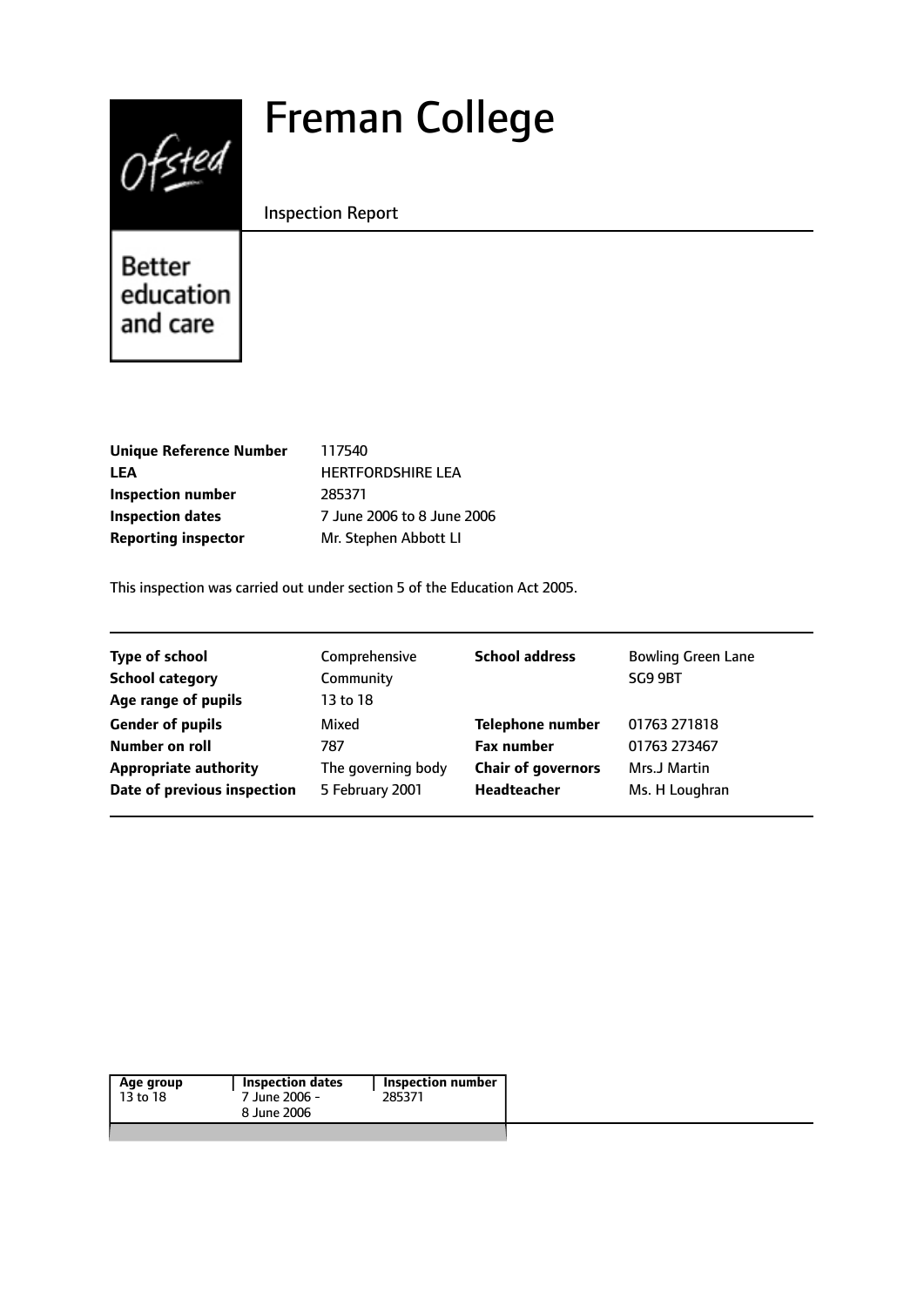#### Website: www.ofsted.gov.uk

This document may be reproduced in whole or in part for non-commercial educational purposes, provided that the information quoted is reproduced without adaptation and the source and date of publication are stated.

Further copies of this report are obtainable from the school. Under the Education Act 2005, the school must provide a copy of this report free of charge to certain categories of people. A charge not exceeding the full cost of reproduction may be made for any other copies supplied.

<sup>©</sup> Crown copyright 2006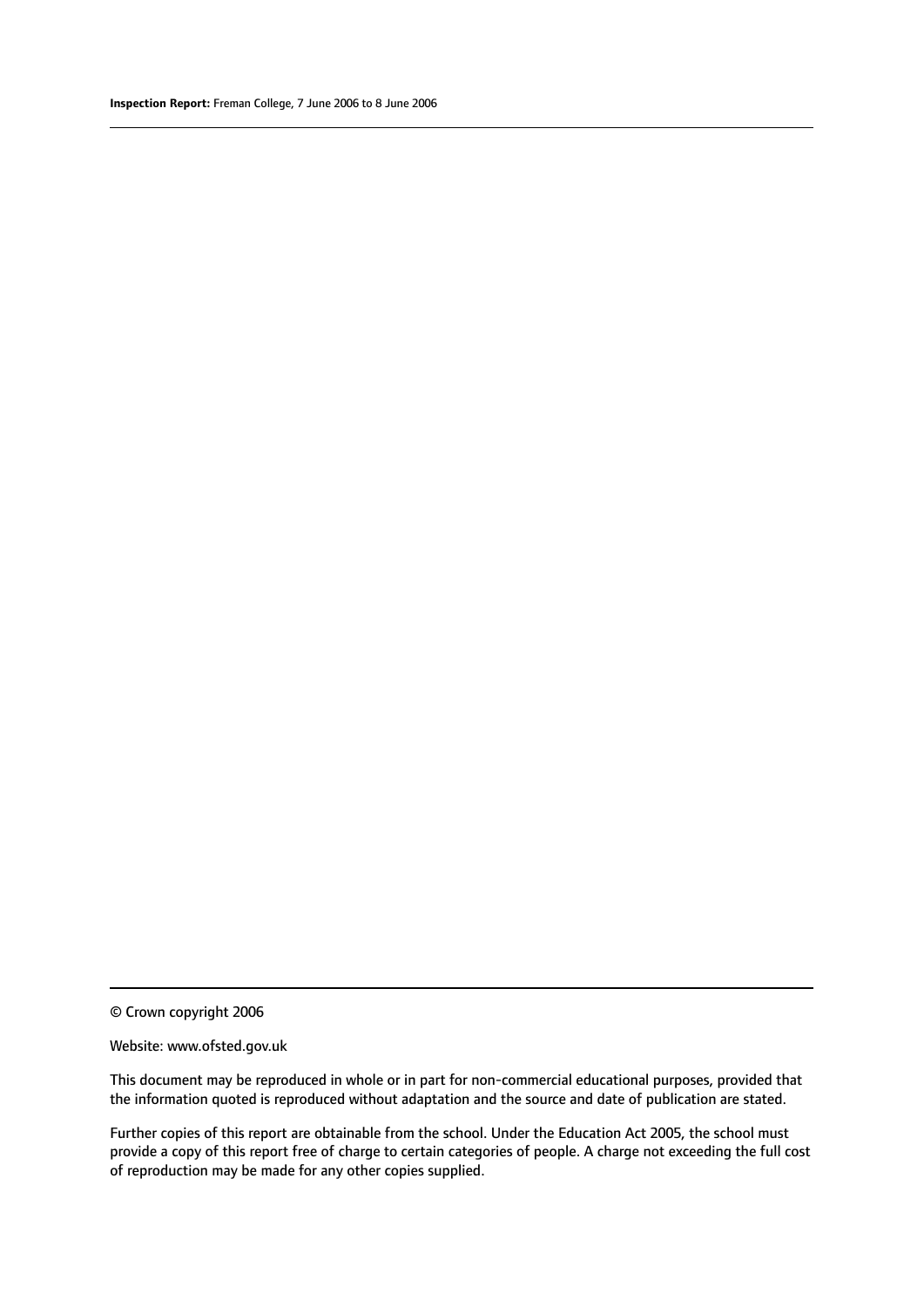## **Introduction**

The inspection was carried out by one of Her Majesty's Inspectors and three Additional Inspectors.

## **Description of the school**

Freman College is a smaller than average 13 to19 community school, situated in the small town of Buntingford. Since September 2005 the college and its two partner middle schools have been jointly designated as a Specialist Humanities College. The college is the coordinator of a School Sports Partnership. Students are drawn from a wide variety of social and economic backgrounds. Most join at age 13 from two local middle schools, where the standards they achieve at age 11 are usually a little higher than average. Nearly all are of White British heritage. The proportion of students eligible for free school meals is much lower than average. Approximately 10% of students have been identified as having learning difficulties or disabilities, including 1% with Statements of Special Educational Needs. Both figures are below the national average, though they were closer to average for students taking GCSEs in 2005.

#### **Key for inspection grades**

| Grade 1 | Outstanding  |
|---------|--------------|
| Grade 2 | Good         |
| Grade 3 | Satisfactory |
| Grade 4 | Inadequate   |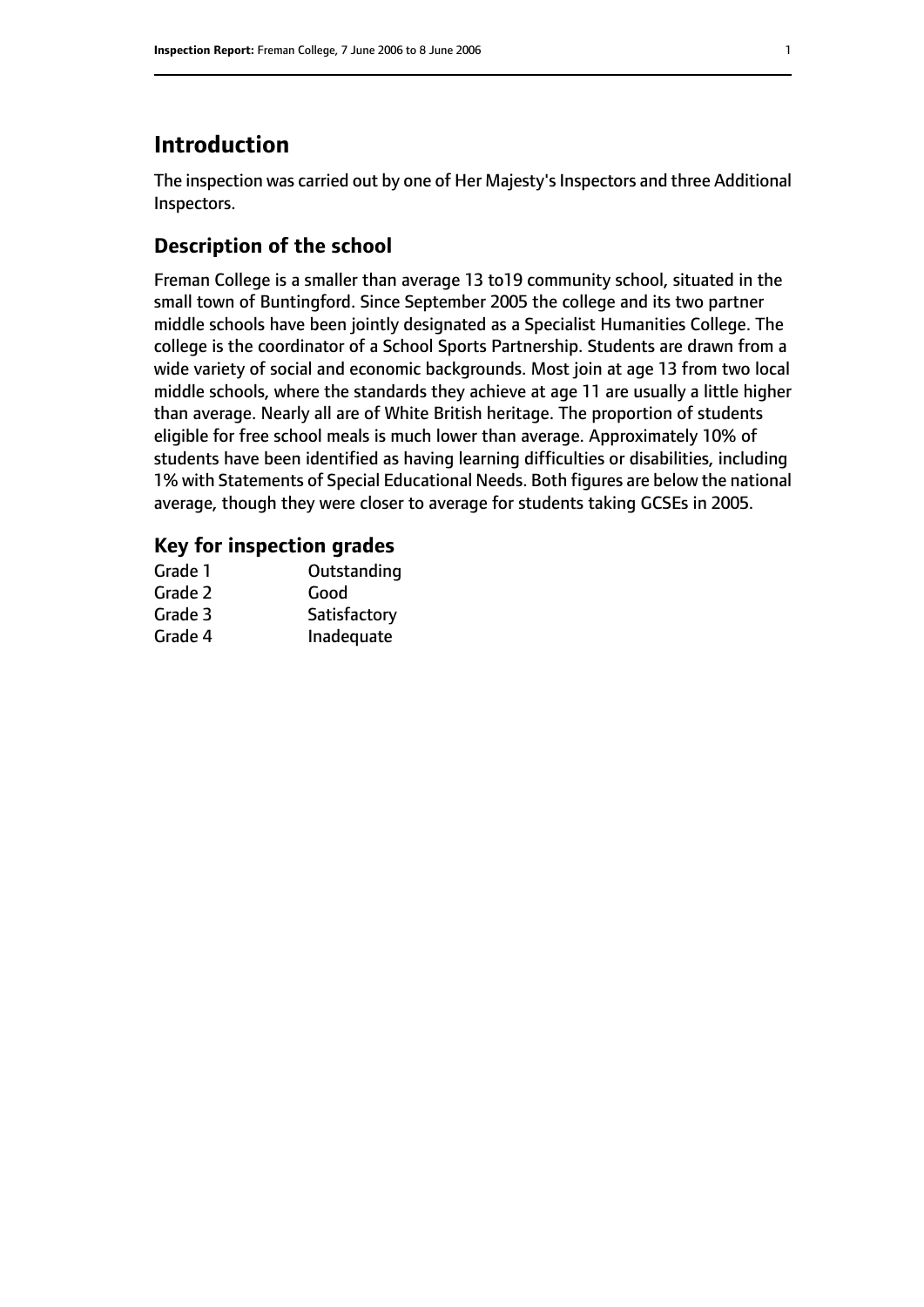## **Overall effectiveness of the school**

#### **Grade: 2**

Freman College is an effective school that has made significant improvements in the last two years. This judgement is one shared by the college based on its effective self-evaluation. It provides good value for money and has the capacity for further improvement. The present headteacher took up her post in September 2004 and, with the effective support of her senior team, has had a strong impact on the college. Staff, parents, students and governors have all been impressed with the changes brought about. College leaders and governors share a vision which includes developing a more rigorous approach to raising standards while maintaining the college's historic strength of strong care and support. Consequently, students' personal development and well-being continue to be good and their behaviour is outstanding. The head's success in securing staff support for a significant change in the culture of the college is a measure of her effective leadership. The college has collaborated well with its partner middle schools to achieve joint specialist status as a Humanities College, with financial support drawn mainly from parents. The specialist status has been a catalyst for a number of changes that include a greater degree of accountability of heads of department and class teachers; a more intense focus on the quality of teaching and learning; and closer monitoring of students' progress. An effective programme of lesson observation is leading to a shared sense of purpose at middle-manager level. As a result, there have been improvements in teaching, learning and achievement, all of which are now good. Standards are above average in both key stages and in the sixth form. Nevertheless, a few inconsistencies remain, notably in marking and in lesson planning, where the different needs of learners are not always explicitly considered. The monitoring of this is not robust. The Key Stage 4 curriculum is adequate but will still be relatively limited after planned new courses begin in September 2006. The college has effective systems for tracking students' progress, which have enabled the college to direct its support to those most at risk of underachievement. Care, support and guidance are good. The college works effectively with other agencies to support vulnerable students.

#### **Effectiveness and efficiency of the sixth form**

#### **Grade: 2**

Inspectors agree with the college that sixth-form provision is good. It was not possible to observe sixth-form lessons during the examination period, but inspectors were able to confirm the validity of the college's judgement that teaching and learning are effective in the sixth form through observation of the same teachers with other year groups and by reference to examination results. Individual students make good progress and achieve standards that are good overall. Students praise the quality of provision and feel that they are taught well; they value their college and are good role models for younger students. The curriculum effectively meets the needs of students who receive good support from the sixth-form leadership team and enjoy the many opportunities available to participate in enrichment activities. Some sixth-form students were critical of the careers and option choice guidance they received but the college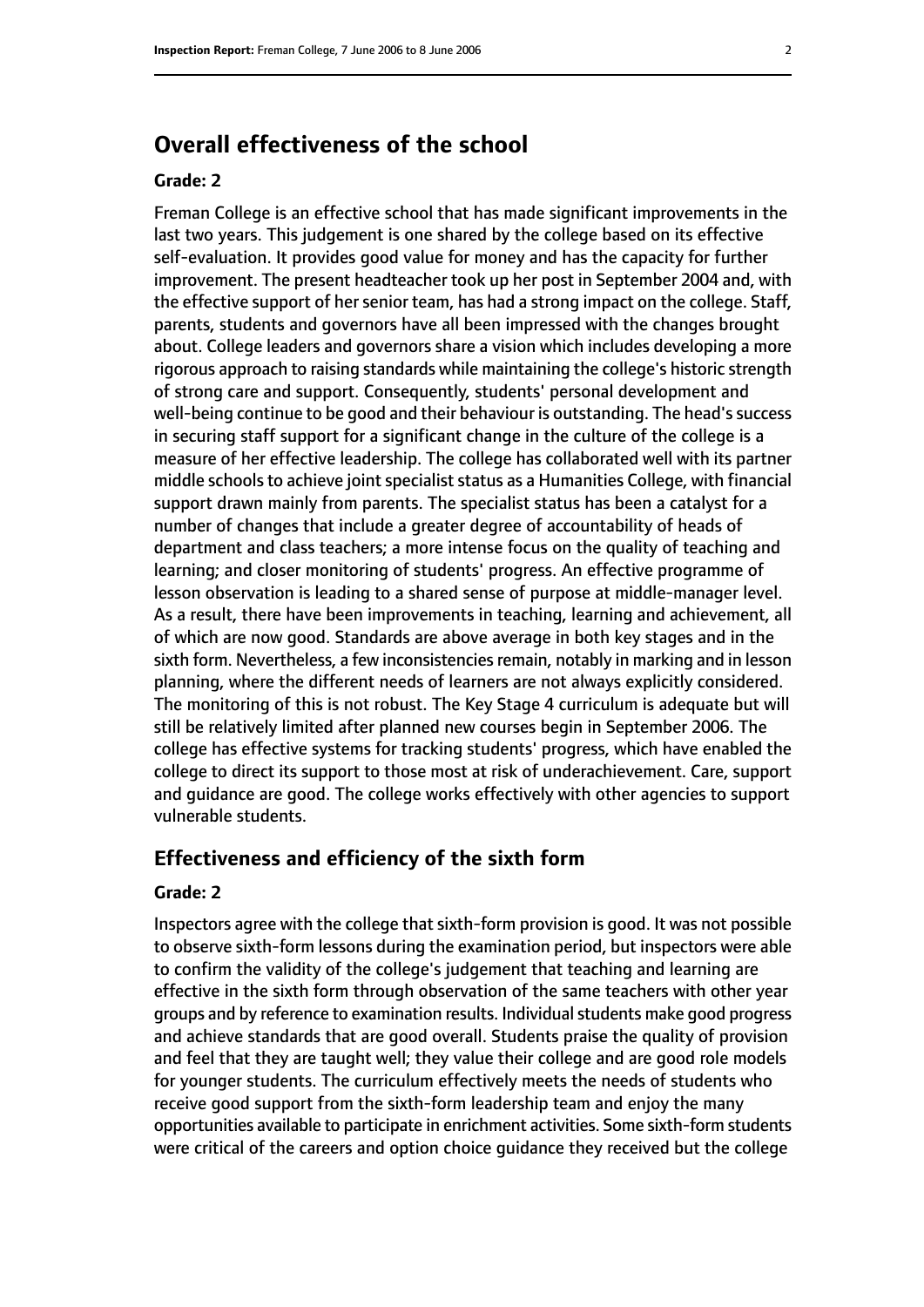has made improvements to guidance, both for initial course choices and subsequent further or higher education course selection. Leadership of the sixth form is good, with a focus on raising standards and securing progress for all. Overall, the sixth form provides good value for money

#### **What the school should do to improve further**

- Improve the quality of marking and the way in which lesson plans address the variety of learning needs so that both are consistently good. - Develop a secure system for monitoring the effectiveness of marking and the extent to which planning addresses a variety of needs. - Further enhance the curriculum at Key Stage 4 to meet the needs of students who are not strongly motivated by a standard GCSE programme, and ensure that sufficient time is given for religious education (RE) in Key Stage 4.

## **Achievement and standards**

#### **Grade: 2**

Students' achievement is good overall. Students make good progress in the great majority of lessons because of good and sometimes outstanding teaching. The college sets challenging targets and usually achieves them. The college's assessment records provide secure evidence that achievement has improved in the past year. Because few other schools transfer students at age 13, it is not possible to make a direct comparison with national progress data. However, the college works closely with its two middle school partners and the progress made by students between ages 11 and 16 is now better than in the majority of secondary schools nationally. Progress is good and improving in English and is even better in mathematics. There is no significant difference in the progress of boys and girls, or among different minority ethnic groups. Students with learning difficulties or disabilities make good progress against the targets in their individual education plans and achieve as well as other students. Students attain above average standards at age 14 and, in most years, at age 16. However, standards at age 16 fell below the normal levels in 2005 after a significant number of students transferred from another school part way through Year 10, disrupting their schooling. For this year group, test results at age 11 had been average. Standards in the sixth form are above average. GCE AS level pass rates are well above average and nearly all students who complete the course pass their A levels. Grades are well above average at AS and above average at A level. Most students' A level grades are better than those predicted on the basis of their GCSE results and an assumption of average progress. A few students enter intermediate level vocational qualifications and pass rates are above the national average.

#### **Personal development and well-being**

#### **Grade: 2**

The personal development and well-being of students are good. Students enjoy their education; they respect their peers, teachers and other adults and this promotes harmony across the college. Students feel safe and free from discrimination. They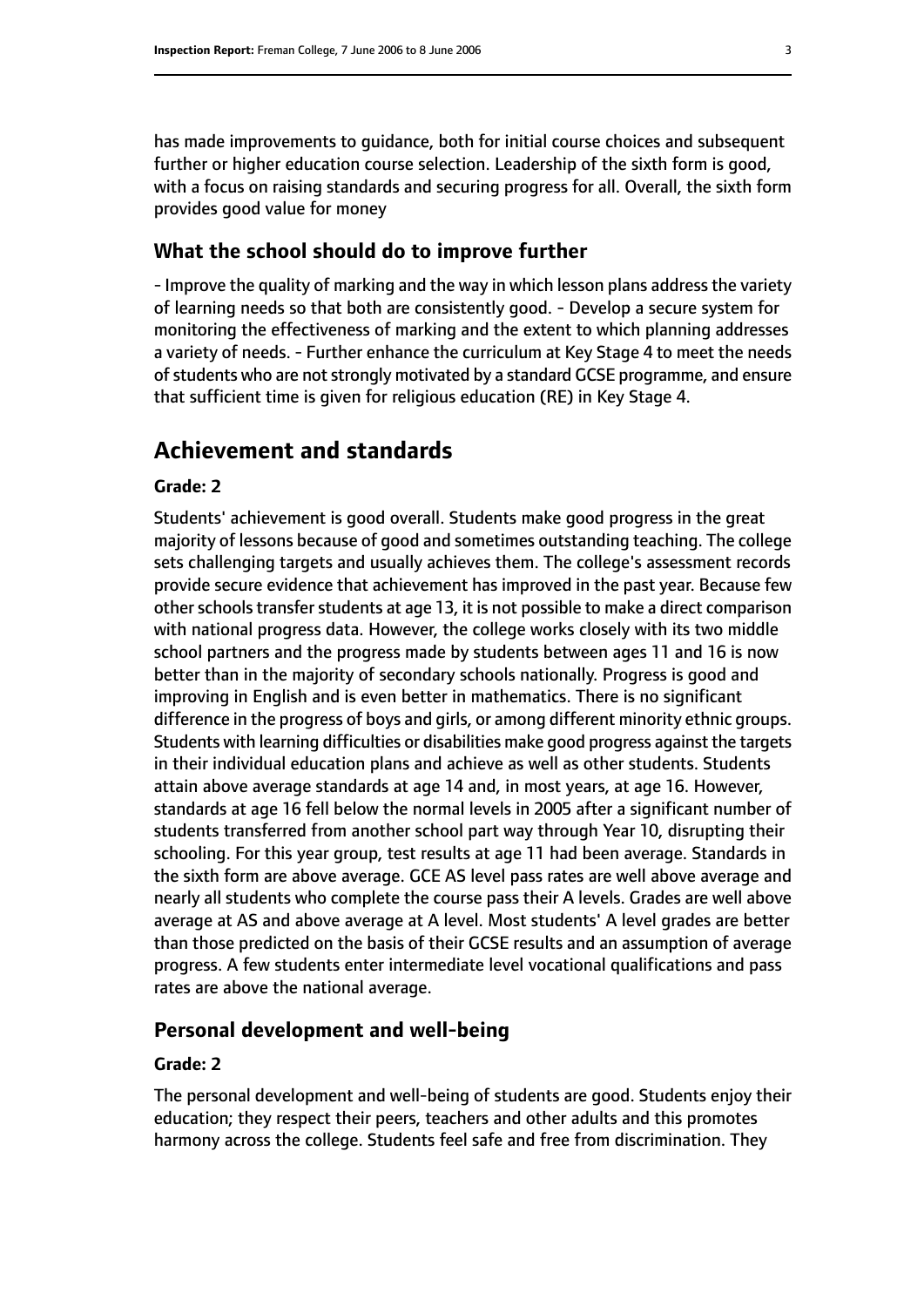speak with confidence about their own fitness levels and healthy eating habits. The student council tackles issues raised by students, including the provision of healthy food. Students take increasing responsibility for their own learning and setting personal targets, but not consistently in all subjects. The vertical tutor system, in which each tutor group contains students of all ages, builds very effective relationships and has an outstanding impact on students' positive attitudes. All students quickly make very good relationships and their self-confidence flourishes. For an upper school, attendance is good. This is because attendance and punctuality are rigorously monitored and effective action is taken. Students' behaviour in class and around the college is excellent. As a result, there has been a significant drop in exclusions. Students develop good workplace skills, not least in subjects like drama, art and music where group work, problem solving and analysis of each other's work encourages students to think creatively. Their spiritual, moral, social and cultural development is good overall. Students understand right from wrong and fair play. Spiritual development hasimproved since the previous inspection because students have more opportunities for reflection. There is a good focus on contemporary moral and social issues through RE. Students engage in charity work such as the 'fill a shoebox' support for developing countries. They learn about other faiths but have limited experience of the multicultural nature of their country.

## **Quality of provision**

#### **Teaching and learning**

#### **Grade: 2**

The quality of teaching and learning is good. Responding to the leadership of senior staff, teachers have worked hard to develop the range of teaching strategies employed in lessons and make use of prior attainment data to monitor student progress and promote achievement. These changes have had a positive effect on the quality of learning, with increasing impact as they become routine practice for all staff. A significant majority of lessons are good or better. High quality learning is supported by the teachers' good subject knowledge, good relationships between staff and students, and carefully planned lessons that meet the needs of all learners. In the outstanding lessons students are prompted to reflect and think in depth about principles and ideas. For example, in a Year 9 RE lesson, an insightful and engaging classroom discussion followed from the stimulus: 'Is death a comma or a full stop'. The very best teaching also provides clear guidance to students about how good their work is and how to secure further improvement. This was demonstrated well in a languages lesson in which students learned how they could improve by answering in whole sentences rather than single words. In the minority of less effective lessons the pace of learning was slower. Students were not sufficiently clear about the purpose of the lesson and the work was too easy for some students and too hard for others. Marking was inconsistent and did not always give effective guidance on how to improve.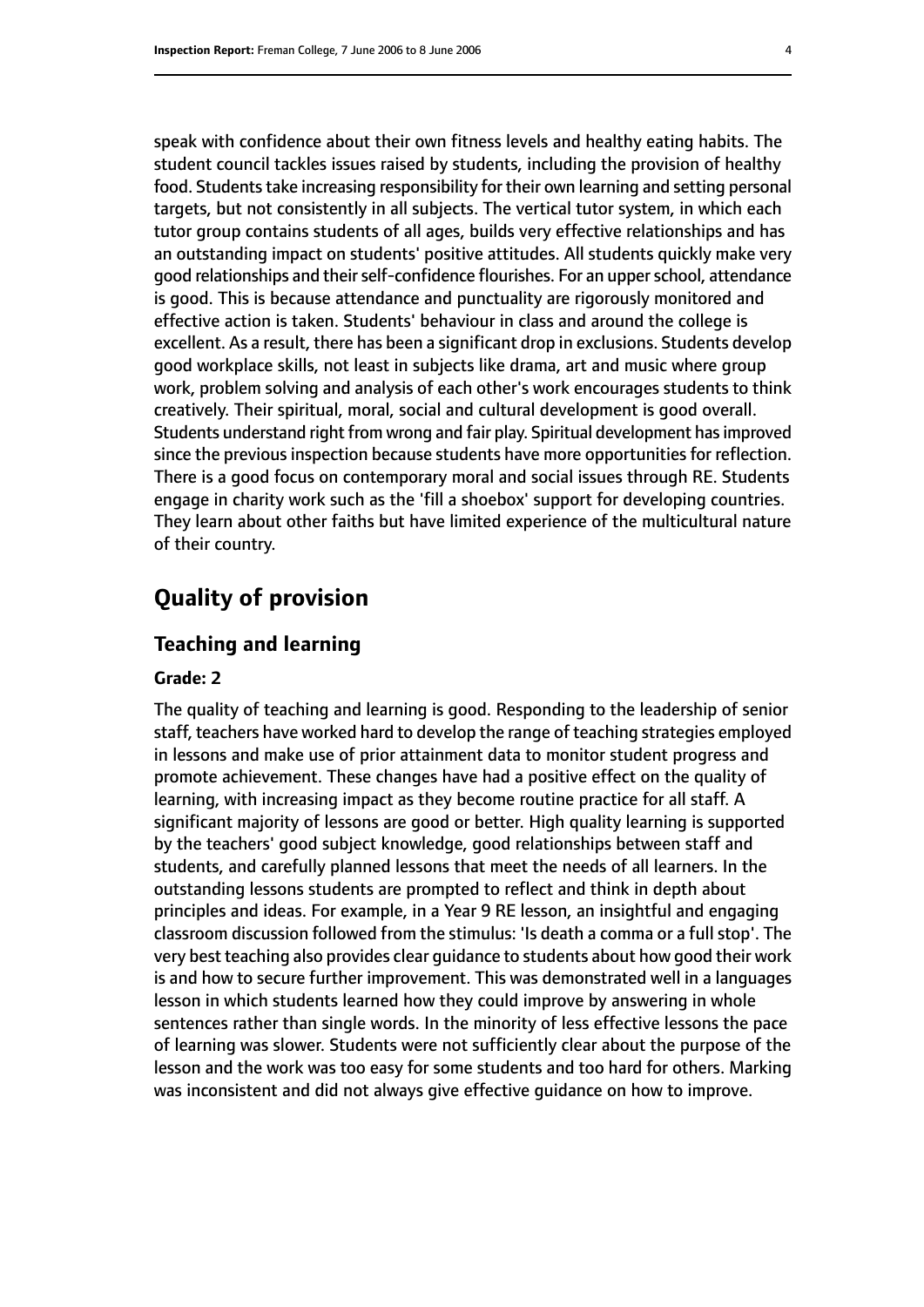#### **Curriculum and other activities**

#### **Grade: 3**

#### **Grade for sixth form: 2**

The quality of the curriculum is satisfactory; it provides opportunities for most learners to experience success and to secure progress. A traditional academic programme of study in Years 10 and 11 is enriched by a limited number of vocational options but not enough to meet the needs of all students. Recognising this, the college is introducing new vocational courses in September 2006 and is exploring the possibility of linking with a neighbouring school to enhance provision. Provision for RE and information and communication technology across the curriculum has improved since the last inspection and now meets statutory requirements. In Key Stage 4, the provision of personal, social, health, citizenship and RE centres is concentrated into five 'special' days each year when the normal timetable is suspended and alternative activities are organised. Religious education is therefore provided for all students but there is insufficient time to adequately cover the Locally Agreed Syllabus. Work-related learning includes a week of work experience during Year 10 and work-related activities on the special days. The college is using its specialist status to improve the consistency of classroom practice and to provide additional learning resources. The college has an extensive range of extracurricular activities on offer for students, particularly so in music, drama and sport. Students much appreciate these opportunities which contribute effectively to their personal development, enjoyment and achievement. Parents value the provision for gifted and talented students.

#### **Care, guidance and support**

#### **Grade: 2**

The care, guidance and support provided for students are good overall. The vertical tutor system and other significant strengths in care contribute to students' learning and well-being. The college has robust vetting procedures for adults with access to students. Rigorous systems are in place for child protection, including regular training updates for all staff. Liaison with external agencies is good. There are good systems for teachers and managers to track students' progress and identify where intervention is needed. However, students are not always involved in the tracking to enable them to take full responsibility for their own learning. The quality of marking is inconsistent. In a minority of cases students are not sufficiently clear about how to improve. The provision for course and career information is satisfactory and improving, with information available in the library and through the Connexions service. There are effective and welcoming transition arrangements at Year 9. The college has good screening procedures to identify students with special educational needs and liaises effectively with the middle schools. This leads to clear and accessible individual education plans. Learning support assistants plan effectively but their recording procedures are informal. Parents' and students' views of their progress are increasingly included when plans are reviewed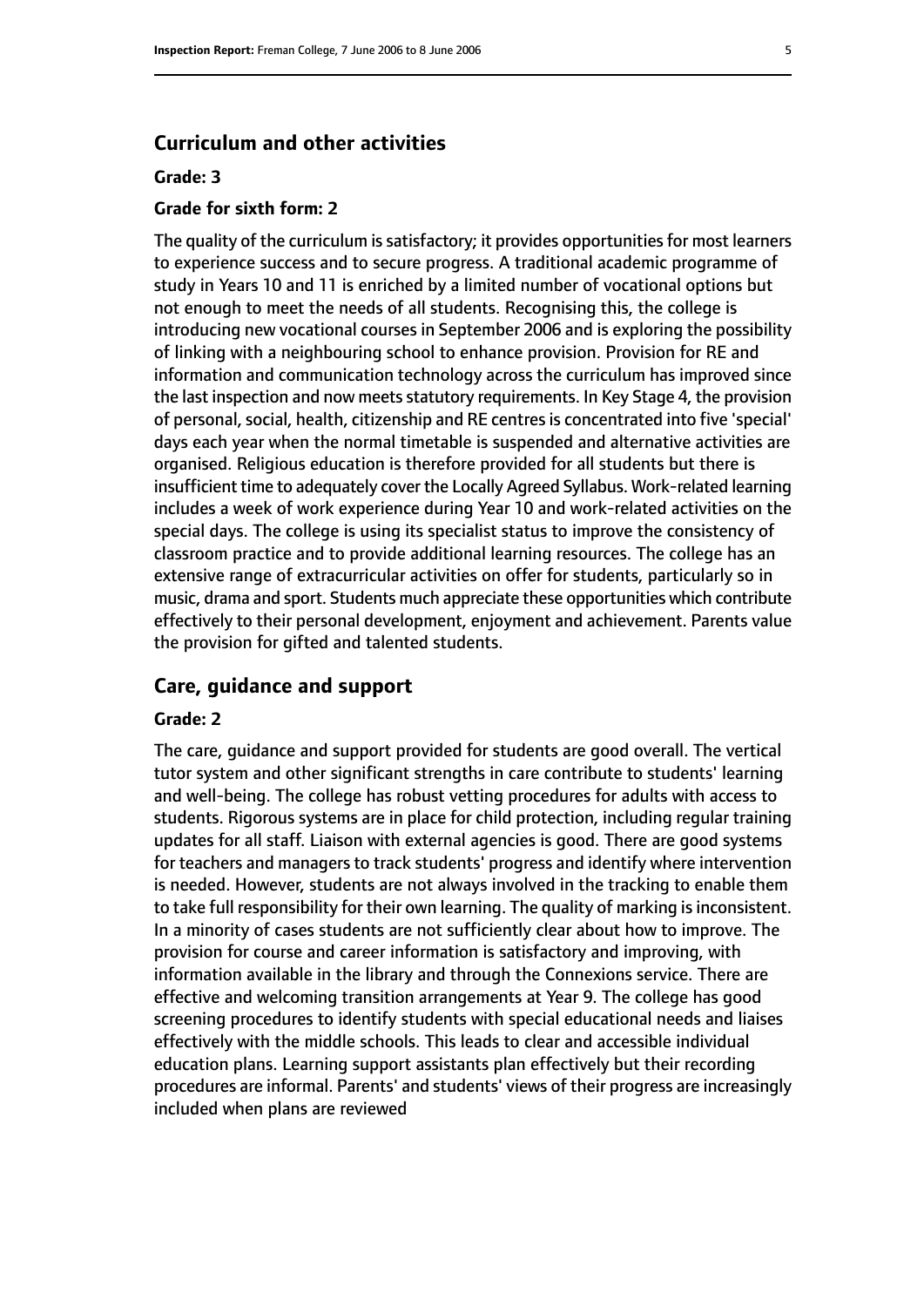## **Leadership and management**

#### **Grade: 2**

The leadership and management of the college are good. Leaders and managers monitor and evaluate the college well, taking into account the views of parents, students, governors and other interested groups. The head and her senior team have developed an effective improvement plan introducing a more rigorous approach to improvement. Effective management arrangements have led to greater accountability of heads of department for the quality of teaching and the standards achieved in their subjects. Pastoral leaders are similarly accountable for students in their care. This significant change in culture has been achieved without losing the college's traditional strengths which are embodied in the distinctive tutorial arrangements and contribute substantially to the school's capacity to improve further. The monitoring of teaching is now well established and the most effective teachers are asked to share their expertise. Monitoring is also used effectively to guide the professional development programme. Some forms of monitoring need further development. For example, senior managers accept that they have not ensured that students have equal access to effective marking and to work that meets their different needs. In other ways the college demonstrates its commitment to inclusion and equal opportunities. It monitors the performance of all students and makes special arrangements for inclusion, such as the 'alternative curriculum' in Key Stage 4 and the sixth form recruitment policy. Building modifications have made the college accessible to non-ambulant students. The college runs smoothly and manages its finances well. Workforce reform has brought in additional expertise in financial control, risk management and premises management and these areas are developing well. Governance is good because the governing body is well informed about the key issues within the college. Governors have played a significant role in encouraging the college to adopt a less insular approach and they are not afraid to ask searching questions, for example, in relation to examination results or the provision for RE.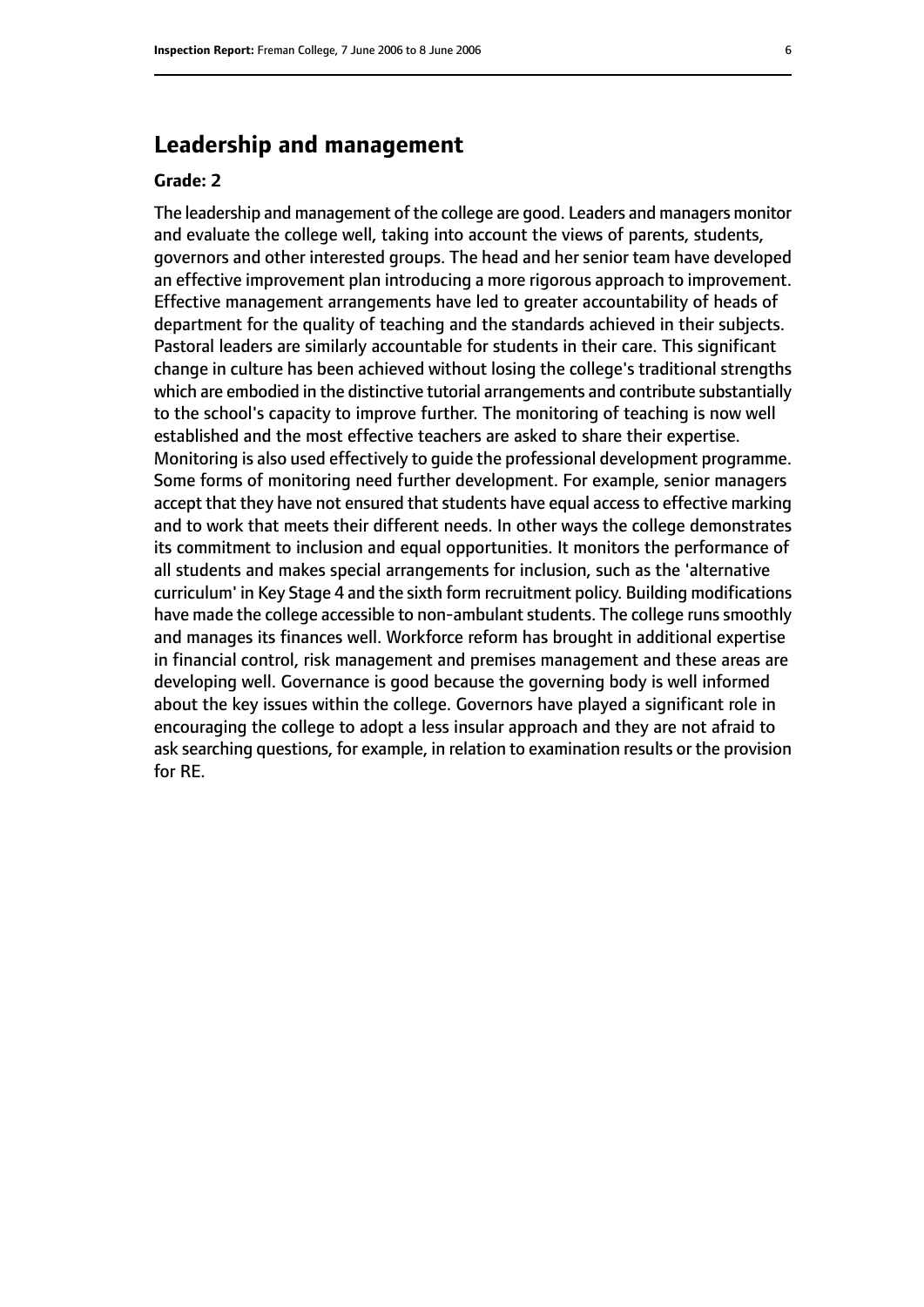**Any complaints about the inspection or the report should be made following the procedures set out inthe guidance 'Complaints about school inspection', whichis available from Ofsted's website: www.ofsted.gov.uk.**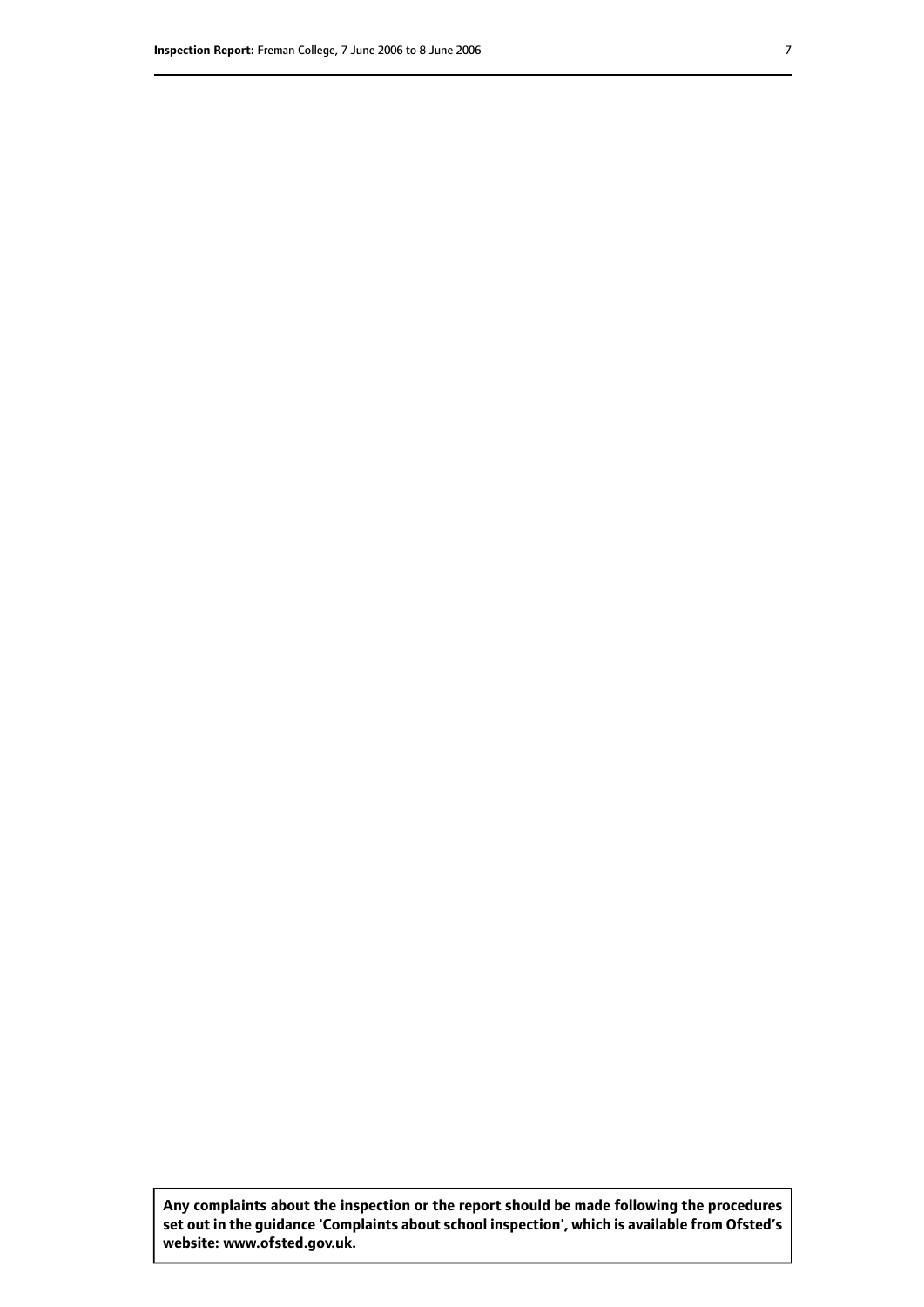## **Inspection judgements**

| Key to judgements: grade 1 is outstanding, grade 2 good, grade 3 | School         | $16-19$ |
|------------------------------------------------------------------|----------------|---------|
| satisfactory, and grade 4 inadequate                             | <b>Overall</b> |         |

#### **Overall effectiveness**

| How effective, efficient and inclusive is the provision of education,<br>integrated care and any extended services in meeting the needs of<br>learners? |     |           |
|---------------------------------------------------------------------------------------------------------------------------------------------------------|-----|-----------|
| How well does the school work in partnership with others to promote<br>learners' well-being?                                                            |     |           |
| The quality and standards in foundation stage                                                                                                           | ΝA  | <b>NA</b> |
| The effectiveness of the school's self-evaluation                                                                                                       |     |           |
| The capacity to make any necessary improvements                                                                                                         | Yes | Yes       |
| Effective steps have been taken to promote improvement since the last<br>inspection                                                                     | Yes | Yes       |

#### **Achievement and standards**

| How well do learners achieve?                                                                               |  |
|-------------------------------------------------------------------------------------------------------------|--|
| The standards <sup>1</sup> reached by learners                                                              |  |
| How well learners make progress, taking account of any significant variations<br>between groups of learners |  |
| How well learners with learning difficulties and disabilities make progress                                 |  |

#### **Personal development and well-being**

| How good is the overall personal development and well-being of the<br>learners?                                  |  |
|------------------------------------------------------------------------------------------------------------------|--|
| The extent of learners' spiritual, moral, social and cultural development                                        |  |
| The behaviour of learners                                                                                        |  |
| The attendance of learners                                                                                       |  |
| How well learners enjoy their education                                                                          |  |
| The extent to which learners adopt safe practices                                                                |  |
| The extent to which learners adopt healthy lifestyles                                                            |  |
| The extent to which learners make a positive contribution to the community                                       |  |
| How well learners develop workplace and other skills that will contribute to<br>their future economic well-being |  |

#### **The quality of provision**

| How effective are teaching and learning in meeting the full range of<br>the learners' needs?          |  |
|-------------------------------------------------------------------------------------------------------|--|
| How well do the curriculum and other activities meet the range of<br>needs and interests of learners? |  |
| How well are learners cared for, guided and supported?                                                |  |

 $^1$  Grade 1 - Exceptionally and consistently high; Grade 2 - Generally above average with none significantly below average; Grade 3 - Broadly average; Grade 4 - Exceptionally low.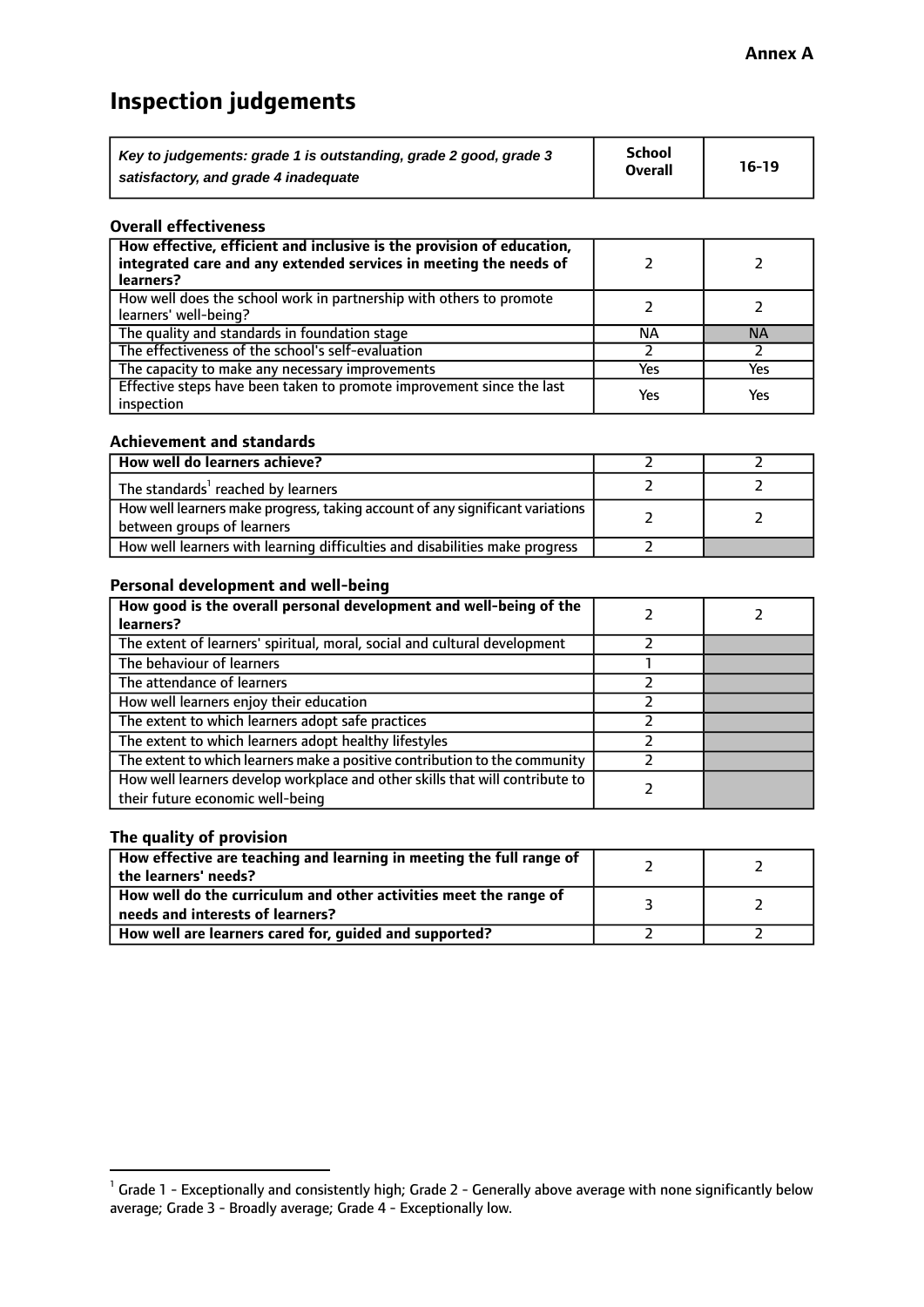## **Leadership and management**

| How effective are leadership and management in raising achievement<br>and supporting all learners?                                              |     |                          |
|-------------------------------------------------------------------------------------------------------------------------------------------------|-----|--------------------------|
| How effectively leaders and managers at all levels set clear direction leading<br>to improvement and promote high quality of care and education |     |                          |
| How effectively performance is monitored, evaluated and improved to meet<br>challenging targets, through quality assurance and self-review      |     |                          |
| How well equality of opportunity is promoted and discrimination tackled so<br>that all learners achieve as well as they can                     |     |                          |
| How effectively and efficiently resources are deployed to achieve value for<br>money                                                            |     |                          |
| The extent to which governors and other supervisory boards discharge their<br>responsibilities                                                  |     |                          |
| The adequacy and suitability of staff to ensure that learners are protected                                                                     | Yes | insufficient<br>evidence |

| The extent to which schools enable learners to be healthy                                     |            |  |
|-----------------------------------------------------------------------------------------------|------------|--|
| Learners are encouraged and enabled to eat and drink healthily                                | Yes        |  |
| Learners are encouraged and enabled to take regular exercise                                  | Yes        |  |
| Learners are discouraged from smoking and substance abuse                                     | <b>Yes</b> |  |
| Learners are educated about sexual health                                                     | Yes        |  |
| The extent to which providers ensure that learners stay safe                                  |            |  |
| Procedures for safeguarding learners meet current government requirements                     | Yes        |  |
| Risk assessment procedures and related staff training are in place                            | Yes        |  |
| Action is taken to reduce anti-social behaviour, such as bullying and racism                  | <b>Yes</b> |  |
| Learners are taught about key risks and how to deal with them                                 | Yes        |  |
| The extent to which learners make a positive contribution                                     |            |  |
| Learners are helped to develop stable, positive relationships                                 | <b>Yes</b> |  |
| Learners, individually and collectively, participate in making decisions that affect them     | Yes        |  |
| Learners are encouraged to initiate, participate in and manage activities in school and the   |            |  |
| wider community                                                                               | <b>Yes</b> |  |
| The extent to which schools enable learners to achieve economic well-being                    |            |  |
| There is provision to promote learners' basic skills                                          | Yes        |  |
| Learners have opportunities to develop enterprise skills and work in teams                    | Yes        |  |
| Careers education and guidance is provided to all learners in key stage 3 and 4 and the sixth | Yes        |  |
| form                                                                                          |            |  |
| Education for all learners aged 14–19 provides an understanding of employment and the         | Yes        |  |
| economy                                                                                       |            |  |